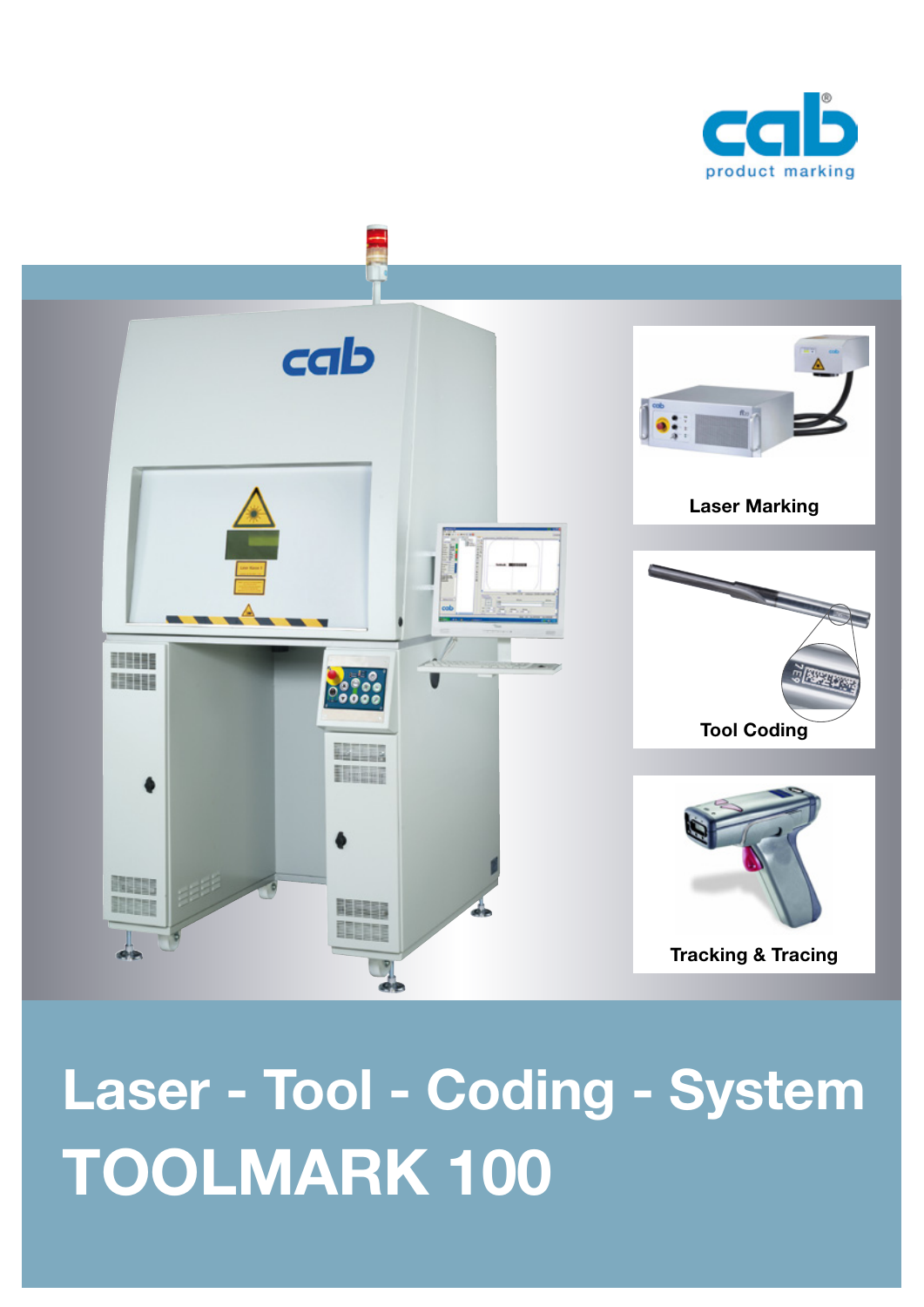

## **Tool - Coding - System TOOLMARK 100**

TOOLMARK100 enables you to mark and code tools made of steel or carbide ( e.g. drills, millers ), starting at a diameter of 4mm, with a precise and permanent Data Matrix Code. Nevertheless the marking should contain code, text or graphics, the unique software application TOOLSTAR marks your parts in a simply way and provides an intuitional operator front end for single and batch processing.

Tools become marked non-interchangeable and can be tracked easily and fast using a hand-held code reader. Amongst others TOOLMARK100 is applicable for surface technology, tool manufacturers, resharpening services, tooling management systems or just for identification in series production.

| <b>Interfaces</b>                              |                                   |                  |
|------------------------------------------------|-----------------------------------|------------------|
| Marking laser system                           | FL10 / 20                         |                  |
| Filtering devices                              | AF1/2/3/4                         |                  |
| Interface USB                                  | axis control                      |                  |
| Interface RS232 / 485                          | laser-distance-sensor             |                  |
| Internal I/O interface                         | inputs / outputs                  |                  |
| <b>Status Monitoring</b>                       |                                   |                  |
| Safety interlock circuits                      | closed                            |                  |
| Collective failure                             | marking laser system              |                  |
| Filtering device                               | change of filter                  |                  |
| <b>Operating Data</b>                          | <b>LSG 230 V 2007</b>             | <b>LSG 120 V</b> |
| Voltage                                        | 220-240 V AC   100-140 V AC       |                  |
| Frequency                                      | 50/60 Hz                          |                  |
| Fuse                                           | 16 A type B $\Box$                | 15 A type B      |
| Power consumption max.                         | 3500 Watt                         | 1750 Watt        |
| Compressed air supply                          | 4-6 bar (58-87 psi) oil free, dry |                  |
| Operating temperature                          | $+10 - +35$ °C                    |                  |
| Air humidity                                   | 30 - 85% not condensing           |                  |
| Laser safety class                             | class 1                           |                  |
| Approvals                                      | <b>CE</b>                         |                  |
| <b>Content of Delivery</b>                     |                                   |                  |
| Operating manual                               |                                   |                  |
| Main supply cable                              |                                   |                  |
| Connecting cable FL, length 3 m                |                                   |                  |
| Connecting cable PC, length 3 m                |                                   |                  |
| Connecting cable filtering device, length 3 m  |                                   |                  |
| Pivot arm for LCD/TFT Monitor w/ Keyboard Tray |                                   |                  |
|                                                |                                   |                  |

Additional functionality, special options for air conditioning as well as workpiece carrier and accessories are available on request.



#### **Technical Data**

| <b>Laser Safety Housing</b>     |                                            |                               |
|---------------------------------|--------------------------------------------|-------------------------------|
| Working Area I x w x h          | 980 x 980 x 460 mm                         |                               |
| Base plate T-slot I x w         | 530 x 375 mm                               |                               |
| Pitch                           | 25 mm                                      |                               |
| F-Theta lens                    | 160                                        | 254                           |
| Marking area mm                 | 112 x 112                                  | 180 x 180                     |
| Workpiece height max. mm        | 370                                        | 210                           |
| Workpiece weight max.           | 25 kg (incl. carrier)                      |                               |
| Laser protection window         |                                            | 100 x 200 mm                  |
| Z-Axis traversing range         | 500 mm                                     |                               |
| Position accuracy Z             | $0.02$ mm                                  |                               |
| X-Axis traversing range         | 510 mm                                     |                               |
| Position accuracy X             | $0.02$ mm                                  |                               |
| Repeatability ZX                | $+/- 0.05$ mm                              |                               |
| <b>PLC</b>                      | Siemens Simatic S7                         |                               |
| Focusing equipment              | pointing laser 650 nm $/ < 1$ mW $/$ Kl. 2 |                               |
| Aperture extraction system      | DN 50                                      |                               |
| Interior light                  | low energy light bulb, 11 W                |                               |
| Operating door                  | pneumatic driven                           |                               |
| Placement                       | machine mount Ø 80 mm                      |                               |
| Mounting frame                  | 2 x rack mount 19" 4HE                     |                               |
| Dimension $l \times w \times h$ | 1120 x 1000 x 2280 (w/o pivot arm)         |                               |
| Chassis / colour                | steel plate / RAL 7035                     |                               |
| Net weight                      | 405 kg                                     |                               |
| Weight operable installed       | approx. 460 kg                             |                               |
| <b>Operating Panel</b>          |                                            |                               |
| <b>LED-indicators</b>           | Power On                                   | Laser Ready                   |
|                                 | Emission                                   | Mark in Progress              |
|                                 | Collective Error                           | Door Closed                   |
| Push button On/Off              | Controls On                                | Air Supply                    |
|                                 | <b>Extraction On</b>                       | Light                         |
|                                 | <b>Pointing Laser</b>                      |                               |
| Push button                     | Close Door / Start                         |                               |
| Push button up / down           | Z-Axis                                     |                               |
| left / right                    | X-Axis                                     |                               |
| Interruptor                     | <b>Emergency Stop</b>                      |                               |
| Key switch                      |                                            | Manual or Automatic Operation |
|                                 |                                            |                               |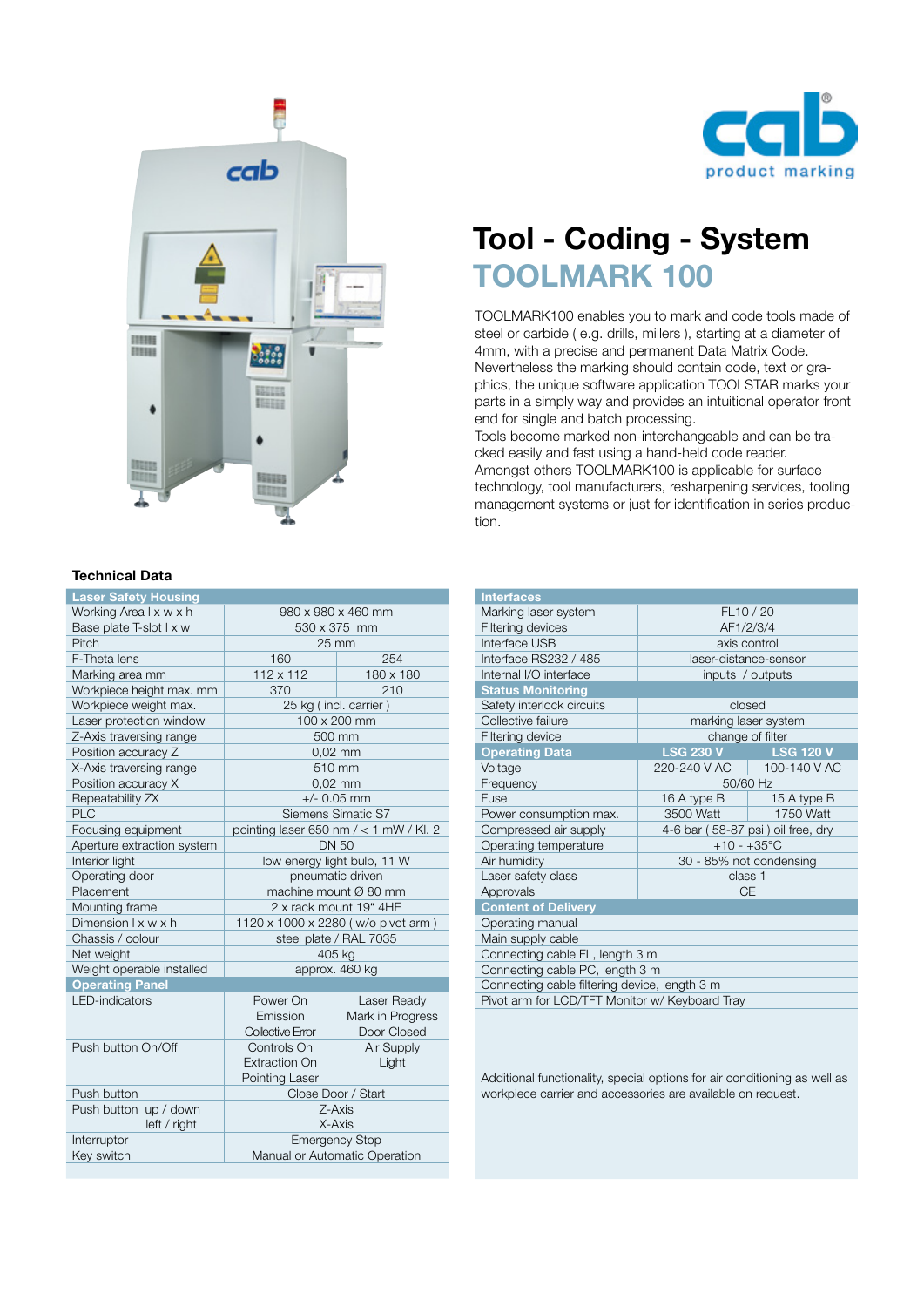# **Diode Pumped Ytterbium Fiber Laser**

With the air cooled Ytterbium fiber lasers cab supplements the delivery program of high resolution, diode pumped marking lasers.

They mark on steel, aluminum, various plastics and many further materials with high beam quality and output power up to 20 watts.

#### **Technical Data**

| <b>Laser Source</b>         | <b>FL10</b>                      | <b>FL 20</b>     |
|-----------------------------|----------------------------------|------------------|
| Max. cw power               | 10 Watt                          | 20 Watt          |
| Pulse energy                | 0.5 <sub>mJ</sub>                | 1 <sub>mJ</sub>  |
| Laser type                  | ytterbium fiber laser, pulsed    |                  |
| Cooling                     | air cooled                       |                  |
| Wavelength                  |                                  | 1064 nm          |
| Beam quality M <sup>2</sup> | < 1.8                            |                  |
| Pulse width                 | 80 - 120 ns                      |                  |
| Pulse frequency             | 20 - 80 kHz                      |                  |
| Pilot laser                 | 650 nm / < 1 mW / Class 2        |                  |
| Length fiber connection     | 4.5 <sub>m</sub>                 | 2.5 <sub>m</sub> |
| Laser safety class          | class 4                          |                  |
| <b>Scan head</b>            |                                  |                  |
| Mounting                    | horizontal / vertical            |                  |
| Scanning speed              | max. 5000 mm/s                   |                  |
| Weight                      | 8 kg                             |                  |
| Dimension h x w x d         | 110 x 170 x 330 mm               |                  |
| <b>Control Unit</b>         |                                  |                  |
| Supply voltage / frequency  | 100 - 240 VAC / 50-60 Hz         |                  |
| Power consumption           | 350 Watt                         | 450 Watt         |
| Fuse (230 V)                | 2.5AT                            |                  |
| Fuse (110 V)                | 5 AT                             |                  |
| Weight                      | 17 <sub>kg</sub>                 |                  |
| Dimension h x w x d         | 178 x 420 x 420 mm               |                  |
| <b>Ambient Conditions</b>   |                                  |                  |
| Operating temperature       | +5 - +40 °C                      |                  |
| Air humidity                | 15 - 90 % not condensing         |                  |
| <b>Interfaces</b>           |                                  |                  |
| PC-Interfaces               | PCI, TCP/IP                      |                  |
| Laser Control Interface for | System Ready, Start Marking      |                  |
|                             | Laser Emission,                  |                  |
|                             | Shutter/Chamber Interlock        |                  |
| <b>Marking Software</b>     |                                  |                  |
| Hardware                    | min. Pentium IV-PC, 500 MHZ,     |                  |
|                             | min.1GB RAM, CD-ROM-Disk,        |                  |
|                             | 2x PCI Slot (Version PCI),       |                  |
|                             | 150 MB free hard drive capacity, |                  |
|                             | 10/100/1000 Ethernet-LAN RJ45,   |                  |
| <b>Operating Systems</b>    | Windows XP®, Windows 7®          |                  |

| <b>Plano Sperical Lens F-Theta</b> | 100            |
|------------------------------------|----------------|
| Working Distance mm                | $138 + 2$      |
| Marking Area mm $\boxtimes$        | $60 \times 60$ |
| Spot Diameter um                   | ~25            |
| $\wedge$ Resolution dpi            | 1000           |
|                                    |                |



The software cablase provides a graphical interface for real-time control or the COM interface for customized programming. cab offers solutions for integration into manufacturing lines, laser safety workstations as well foil and type plate marking systems.

| <b>Font Types</b>                                                                                                                                                                                                                                    |                                                                                                                                                                                                |  |
|------------------------------------------------------------------------------------------------------------------------------------------------------------------------------------------------------------------------------------------------------|------------------------------------------------------------------------------------------------------------------------------------------------------------------------------------------------|--|
| Font formats                                                                                                                                                                                                                                         | All Windows TrueType Fonts, filled or as<br>outline, laser specific Single-, Double and<br>Tripple Line Fonts; all fonts can be freely<br>scaled and "wobbled".                                |  |
| Font alignments                                                                                                                                                                                                                                      | Any alignment and font direction,<br>radial marking.                                                                                                                                           |  |
| Character width                                                                                                                                                                                                                                      | Stretching and compressing possible.                                                                                                                                                           |  |
| <b>Graphics</b>                                                                                                                                                                                                                                      |                                                                                                                                                                                                |  |
| Graphic objects                                                                                                                                                                                                                                      | Line, circle, rectangle, polygon. Hatch and<br>cross hatch for all basic graphic objects.                                                                                                      |  |
| Graphic formats                                                                                                                                                                                                                                      | PLT, DXF, BMP, JPG, PCX, WMF, EPS, TIF<br>All graphic elements can be scaled, moved,<br>rotated, grouped or mirrored.<br>Special tools are available to tune, align and<br>resize the objects. |  |
| <b>Barcodes</b>                                                                                                                                                                                                                                      |                                                                                                                                                                                                |  |
| Linear Barcodes                                                                                                                                                                                                                                      | $2$ of $5$<br>Codabar<br>EAN<br>Code 39, Code 93<br>Code 128<br><b>UPC</b>                                                                                                                     |  |
| 2D-Barcodes                                                                                                                                                                                                                                          | Data Matrix, ECC200, QRCode                                                                                                                                                                    |  |
|                                                                                                                                                                                                                                                      | Barcodes are variable in height, module width<br>and ratio. Tuning possibilities and Check Digit<br>generation. Inverted marking possible.<br>Inverted marking of code.                        |  |
|                                                                                                                                                                                                                                                      | <b>Additional Features of the Marking Software</b>                                                                                                                                             |  |
| Serial number, date, time.                                                                                                                                                                                                                           |                                                                                                                                                                                                |  |
| Variable fields.                                                                                                                                                                                                                                     |                                                                                                                                                                                                |  |
| Direct import of graphic data from Windows based applications.                                                                                                                                                                                       |                                                                                                                                                                                                |  |
| Programable laser parameters.                                                                                                                                                                                                                        |                                                                                                                                                                                                |  |
| Process and parameter file saving.                                                                                                                                                                                                                   |                                                                                                                                                                                                |  |
| Control of external and digital inputs and outputs is implemented<br>in the software.                                                                                                                                                                |                                                                                                                                                                                                |  |
| Additional axes (e.g. for lifting, rotating, linear axis) can be<br>controlled.                                                                                                                                                                      |                                                                                                                                                                                                |  |
| cablase provides a COM Automation Server enabling the user<br>to control the laser from any other user interface developed by<br>e.g. Visual Basic, Borland Builder, provided the programming<br>language has ability to communicate to COM-objects. |                                                                                                                                                                                                |  |





112  $\frac{1}{2}$   $\frac{1}{2}$   $\frac{24}{2}$ 204±2